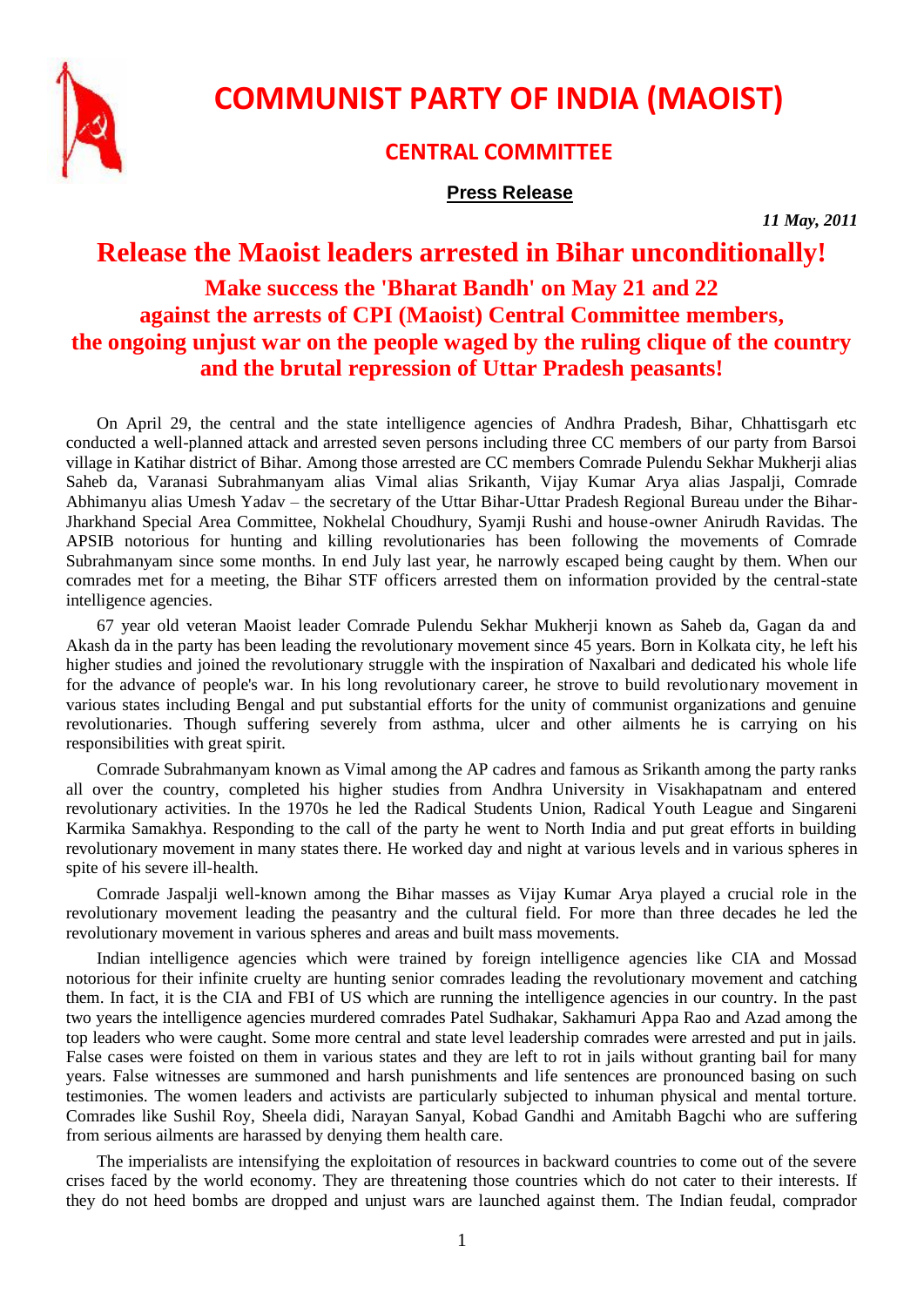bourgeoisie ruling classes even while denying that there is any effect of the crisis on the country's economy are getting bogged down in it with each passing day. They are opening the doors of the economy to imperialist exploitation and are implementing neo-liberal policies with impunity. The central and state governments have signed MoUs worth billions of rupees with several MNCs and are selling the natural resources of our country. Lands are forcefully grabbed from the people in the name of SEZs, nuclear and thermal power plants, big dams, express highways, wildlife sanctuaries etc. While destroying forests, water, land and ecology on the whole they are rendering the people and particularly the adivasis homeless. Hiding behind these policies the ministers, chief ministers and bureaucracy are resorting to scams on a huge scale and stashing away billions of rupees in Swiss banks and rendering the lives of workers, peasantry, employees and middle classes unbearable. While the Tatas, Birlas, Ambanis, Jindals, Mittals, Mahindras, Ruiyas, Neko Jaiswals and Sun networks are amassing wealth worth trillions of rupees, 77 percent of the country's population is living on less than 20 rupees a day. The people of our country are caught in a whirlpool of problems like starvation deaths, price rises, unemployment, displacement, diseases and malnutrition. Lakhs of police and paramilitary is deployed by the ruling classes against those who question this situation and fight against it to suppress them under the iron heel. Black laws are enacted crushing underneath their feet democratic and civil rights. Billions of rupees are poured down the drain to sharpen the fangs of the repressive machine to suppress the people.

The ruling classes which realized that the huge discontent and anger erupting against the ruling classes is strengthening the Maoist movement have launched the well-planned campaign that 'Maoist movement is the biggest internal security to the country'. They are portraying the Maoist movement as violent and the Maoist party as a terrorist organization and is carrying on a malicious propaganda campaign on a large scale. To continue their pro-imperialist policies and to completely decimate the Maoist party which they think is the biggest hurdle for the loot of resources they have launched the most fascist offensive in the name of 'Operation Green Hunt' particularly since two years. This offensive which even has the avowed aim of destroying the alternative people's power developing at various levels in the Maoist movement areas has been intensified since January 2011 and now they are calling it 'Operation Green Hunt  $-2$ '. As part of this, the police, paramilitary forces, Special Forces and the counter-revolutionary vigilante gangs launched by them have intensified fake encounters, indiscriminate killings, burning of villages, loot, atrocities on women, arrests and tortures. They are making full preparations to deploy army in Chhattisgarh and are on their way to grab 800 sq. kms of land in Maad. In Maad and on the borders of Chhattisgarh and Odisha two army training centres are coming up. Apart from making preparations to establish an Air-Force base they have given permission to the Air-Force to conduct attacks in 'self-defence'.

In Chintalnar area of Dandakaranya between 11 and 16 of March, 350 Cobra commandos, Koya commandos and hundreds of STF forces descended on Morpalli, Timmapuram and Tadimetla villages, created havoc and razed to the ground 300 houses. Thousands of quintals of food grains were burnt. Every home was looted. Three villagers were shot dead, two went missing, five women were gang raped and nearly 50 villagers were severely tortured. Democrats who went to inquire into this, media persons who went to report this and social activists who were taking relief material to the victims were attacked by the Salwa Judum goons and not allowed to enter the area at the behest of fascist chief minister Raman Singh, the running dogs of the ruling classes DGP Viswaranjan, Bastar IG Longkumer and Dantewada SSP Kalluri. In the background of the furor which rocked the state and country on this atrocity, Raman Singh was forced to visit Tadimetla village. Even while he was speaking at the meeting, the Koya commandos went on a rampage once again and looted fifteen houses, beat some villagers and raped a woman in the same village. This is the level of fascist terror being unleashed in Chhattisgarh today. These kinds of attacks are being conducted regularly in Gadchiroli district of Maharashtra too. Moreover secret killer gangs are encouraged to attack and kill mass organization activists and party activists. They are told to particularly target women activists – to rape and kill them. On April 19, 14 year old boy Rajnu was killed in cold blood in Chinari village and a fake encounter story was circulated. These are just recent examples of the severe repressive campaign unleashed on a daily basis in Dandakaranya.

On March 14, six Maoists including three women were killed by the police in East Champaran district of Bihar. Some more were arrested. The Jharkhand government is deploying thousands of police and paramilitary forces with the aim of annihilating Maoist leadership and is carrying on offensives. Indiscriminate arrests are continuing. Fascist attacks are conducted on people fighting against displacement and forceful evictions from land. In Odisha the comprador Naveen Patnaik government carried on fake encounters all over the state and killed more than 25 Maoists, anti-mining activists and ordinary people within four months. The fact that there is a 12 year old girl Janga and some more teenage girls among the dead bares the brutal face of the Patnaik regime.

With the aim of continuing their fascist rule of the past 34 years at any cost, the CPM government in West Bengal intensified its attacks on people and the Maoists. It is resorting to massacres and the most appalling atrocities using police, paramilitary and its goonda force of Harnad Bahini. Arrested Maoist leaders, particularly women, are being treated in the most inhuman manner. Recently WB police severely attacked the political